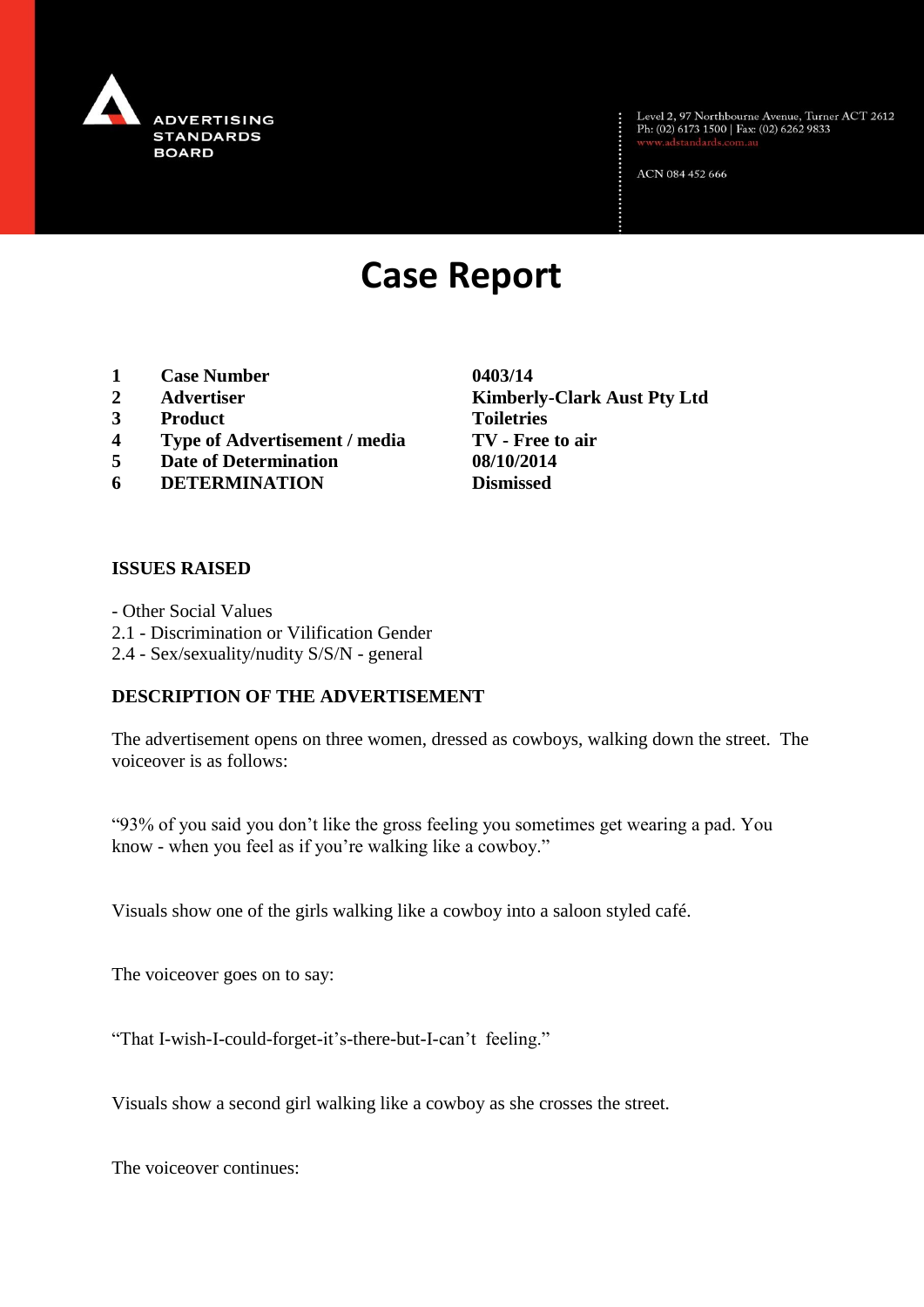"So that's why we created new U By Kotex Ultrathins – with a Rapid-Dry Core which absorbs instantly, keeping you so dry and comfortable you'll forget it's there."

The last scene shows the same three girls standing in front of a high rise building tossing their cowboy hats into the air with confidence.

## **THE COMPLAINT**

A sample of comments which the complainant/s made regarding this advertisement included the following:

*This is offensive by being over the top. The discomfort of the women wearing the panty liners is too invasive about a private woman's business.*

*I found it offensive to women in general.. It looked crude and disgusting... And to make sure it wasn't just myself I have asked others what they thought and the general consensus was crude.. I'm not opposed to advertisements about feminine personal products/hygiene at all but to depict women in this way, well I just think it's horrible.. Thank you for considering my complaint*

#### **THE ADVERTISER'S RESPONSE**

Comments which the advertiser made in response to the complainant/s regarding this advertisement include the following:

*General*

*Before addressing the substantive issues, Kimberly-Clark Australia would like to make clear that both our employees and our advertising agencies are acutely aware of our responsibility to the community in relation to the standard of our advertising and as such we take any complaints seriously.*

*General* 

*The advertisement was developed to address what we understand from consumer research to be a common issue experienced by many young women - that is, they do not like the uncomfortable feeling that is often associated with wearing a sanitary pad. The findings of initial consumer research conducted with 400 women (between 18-29 years) revealed that 93%*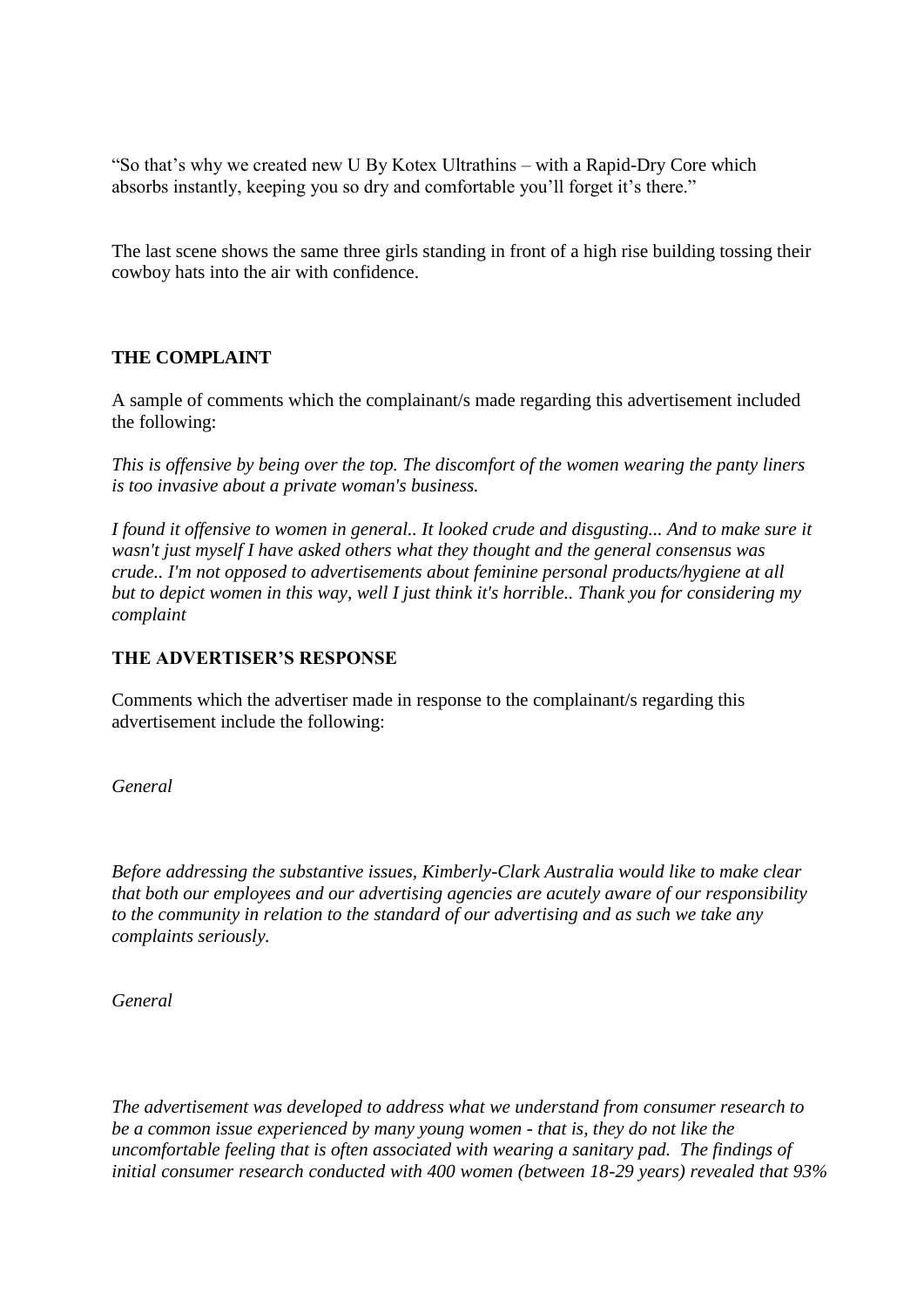*had experienced and did not like that uncomfortable or "gross" feeling when wearing a pad.*

*The advertisement aims to address this issue in a humorous and entertaining way so as to resonate with young women, by depicting the feeling of walking like a cowboy. The intention of the advertisement was to represent what we understand from our research is a real issue that arises in connection with using a pad, rather than an attempt (intended or otherwise) to depict women in an offensive or crude manner. The advertisement highlights the fact that U by Kotex Ultrathins have a 3D Rapid-Dry Core which instantly absorbs, leaving the surface of the pad dry, as a means of addressing that uncomfortable or gross feeling that might otherwise be a concern for women using a pad.*

*In line with the tone and approach taken by the brand over a number of years, U by Kotex intended to portray the issue and its solution in a straightforward and candid manner that is respected and desired by its customers. The manner in which the women in the advertisement are depicted is consistent with our consumer research, including the initial awkwardness and unease of the women, which we understand is the way many women feel when wearing a pad. We also chose a scenario that was light hearted and relatable to women's experiences of wearing a pad.* 

*Prior to launching an advertisement and in line with our desire to market our products responsibly and in a way that does not offend, we undertake extensive testing of new advertisements to ensure they contain no offensive images or scenarios, and that they do not promote inappropriate behaviour. In line with that approach, we extensively tested this advertisement with 150 women between 16-24 years. Consumers who viewed our U by Kotex Ultrathins advertisement in research gave clear feedback that the advertisement was enjoyable and relevant to them. Accordingly, we submit that the advertisement does not offend against prevailing community standards in respect of the target audience and will not be seen as offensive to the majority of those who will view the advertisement. Further, we are not aware of having received any similar complaints in relation to this advertisement.* 

*For the reasons stated above, we respectfully suggest that this advertisement objectively does not contravene Section 2 of the AANA Advertiser Code of Ethics nor does it offend against any other aspects of the Code.*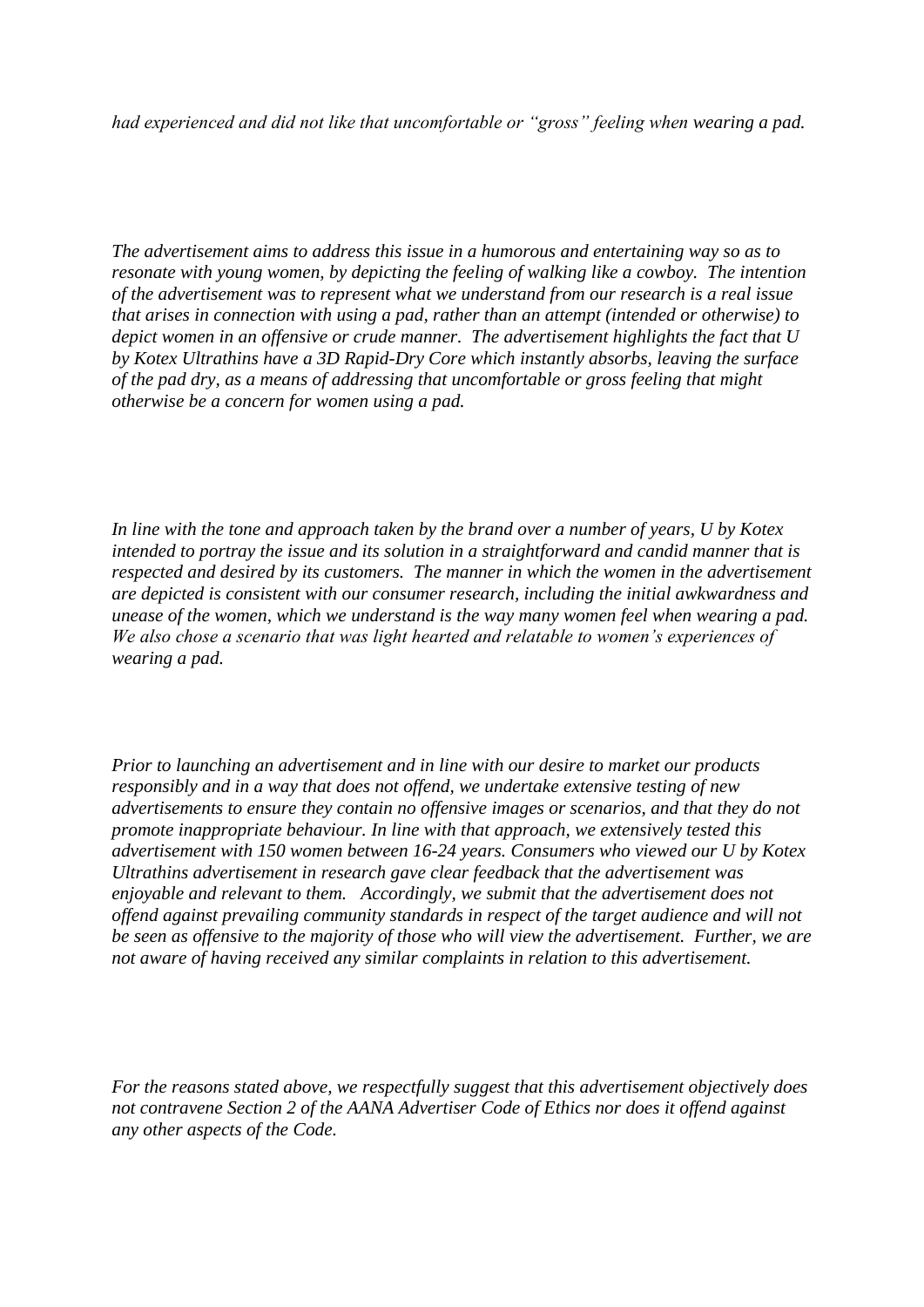*Kimberly-Clark Australia markets numerous products and maintains the highest standards possible in promoting those products. We are serious about being a responsible corporate citizen and are always mindful that our advertising, or any other communication, should be consistent with prevailing community standards.* 

*For the reasons stated above, respectfully, the complaint should be dismissed in its entirety.* 

*Kimberly-Clark Australia is pleased to have had the opportunity to respond to this complaint and to confirm its support for the ASB and the codes to which it is subject.*

## **THE DETERMINATION**

The Advertising Standards Board ("Board") considered whether this advertisement breaches Section 2 of the Advertiser Code of Ethics (the "Code").

The Board noted the complainants' concerns that the advertisement features scenes that are offensive and discriminatory toward women.

The Board viewed the advertisement and noted the advertiser's response.

The Board considered whether the advertisement complied with Section 2.1 of the Code which requires that 'advertisements shall not portray or depict material in a way which discriminates against or vilifies a person or section of the community on account of race, ethnicity, nationality, gender, age, sexual preference, religion, disability, mental illness or political belief.'

The Board noted that the advertisement features three women walking along the street dressed in cowboy style clothing with their legs spread widely. The voiceover describes the uncomfortable feeling that women sometimes experience when wearing sanitary pads and that it is likened to having to walk like a cowboy. The product is shown and the women celebrating the new comfort.

The Board noted that the advertiser had provided research data which illustrated the concerns many women had with the uncomfortable feeling they have when wearing sanitary pads. The women in the advertisement are presented in a manner which portrays these concerns.

The Board noted the complainants' concerns that the advertisement is degrading to women in its portrayal of women having to adjust the way they walk because of this issue.

The Board considered that as the advertisement is highlighting the comfort of the product - U by Kotex Ultrathins it is reasonable to demonstrate how some pads may cause discomfort where the Ultrathins are designed to reduce discomfort.